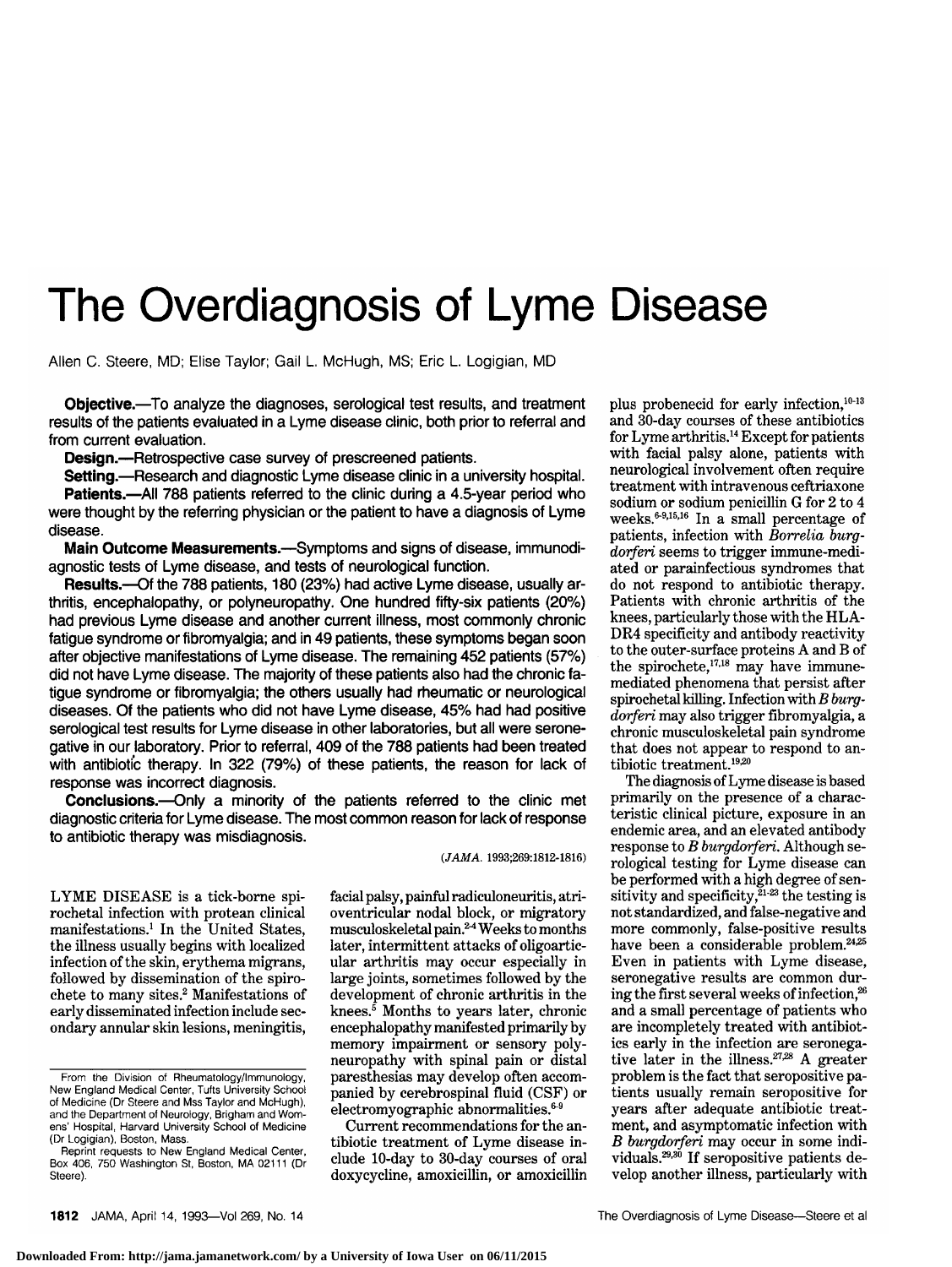| rological test results, and trea |  |  |  |  |  |
|----------------------------------|--|--|--|--|--|
|----------------------------------|--|--|--|--|--|

the past 4.5 years.

diagnostic confusion.

probably unwarranted. In our experience as well, Lyme disease has become an overdiagnosed and overtreated illness. We report here the diagnoses, serological test results. And the set  $r$ sults in all <sup>788</sup> patients referred to the Lyme Disease Clinic at New England Medical Center, Boston, Mass, during

Table 1.—Age and Sex Distribution According to Diagnosis

Prominent objective symptoms 42±18

nge, y,<br>Mean±1 SD

Active Lyme disease  $38 \pm 20$  100/80 1.25 to 1

Prominent subjective symptoms 36±13 37/46 1 to 1.2<br>
Prominent objective symptoms 46±21 37/36 1 to 1 Prominent objective symptoms  $46\pm 21$   $37/36$  1 to 1

Prominent subjective symptoms  $37 \pm 14$  81/167 1 to 2

Diagnosis

Previous Lyme disease and another current illness

joint or neurological symptoms, the positive test for Lyme disease may cause

In <sup>a</sup> summary of the first <sup>100</sup> patients seen at <sup>a</sup> Lyme Disease Referral Center in New Jersey, only 37 had active Lyme disease and 25 had fibromyalgia, which was sometimes associated with Lyme disease.19 Approximately half of the courses of antibiotic therapy given to these <sup>100</sup> patients before referral were

#### METHODS

Other diseases

The Lyme Disease Clinic at New En gland Medical Center, which functions both as <sup>a</sup> research and diagnostic clinic, was begun in July 1987. Most patients were referred to the clinic by physicians, and all referrals were prescreened by <sup>a</sup> physician or research assistant in the clinic. Questions were asked about past or present erythema migrans, tick exposure, joint swelling, mental status, serological test results, and any abnormal laboratory findings. Although no one was excluded from the clinic because of the absence of <sup>a</sup> particular finding, an effort was made to provide advice or to make an alternate referral if the presumptive diagnosis was fibromyalgia, chronic fatigue syndrome, or psychosomatic illness. Referrals were drawn pri marily from New England, but also from other parts of the country.

The diagnosis of Lyme disease was based on the presence of one or more of the characteristic clinical manifestations ofthe illness, <sup>a</sup> history of exposure in an area where  $B$  burgdorferi has been recovered from ticks, and in almost all cases, <sup>a</sup> positive serological test result for Lyme disease. The clinical criteria were as follows: erythema migrans was defined as <sup>a</sup> red macule or papule that expands over <sup>a</sup> period of days to weeks to form <sup>a</sup> large annular lesion, at least <sup>5</sup> cm in size, often with partial central

clearing, frequently accompanied by fatigue, fever, headache, mild stiff neck, arthralgia, or myalgia.<sup>2</sup> Lyme arthritis was defined as recurrent, brief attacks of objective joint swelling in one or <sup>a</sup> few joints, especially the knees, sometimes followed by chronic arthritis in these joints.<sup>5</sup> Early neurological involvement included lymphocytic meningitis, cranial neuritis, or radiculoneuropathy, often accompanied by <sup>a</sup> CSF pleocytosis.3 Chronic neuroborreliosis included encephalopathy with memory impairment often accompanied by CSF abnormalities<sup>6</sup>; polyneuropathy with radicular pain or distal paresthesias frequently accompanied by electromyographic evidence of an axonal polyneuropathy<sup>6,8</sup>; or leukoencephalitis with spastic parapareses and areas of increased  $T_2$  signal intensity on magnetic resonance imaging scans of the brain.6 Lyme carditis was defined as fluctuating degrees of atrioventricular nodal block that resolved in days to weeks, sometimes associated with myocarditis.<sup>4</sup> In patients with neurological, joint, or cardiac abnormalities, other possible causes of these syndromes, to the extent possible, had to be excluded.

No. of Patients, M/F

 $88/116$ 

Sex Ratio, M:F

 $1$  to  $1.3$ 

Evidence of immunity to  $B$  burgdorferi was sought with the following series of tests. In all patients, the IgM antibody response to the spirochete was determined by capture enzyme-linked immunosorbent assay (ELISA) and the IgG response was determined by indirect ELISA, as previously described.<sup>23</sup> In patients with indeterminant responses by ELISA, the response was clarified by Western blotting.<sup>23</sup> In seronegative patients who met clinical cri teria for Lyme disease including a history of erythema migrans, the cellular immune response to the spirochete was determined by proliferative assay.<sup>28</sup> Patients with neurological symptoms were evaluated by lumbar puncture, electrophysiological studies, magnetic resonance imaging of the brain, or neuropsychological tests, as previously de scribed.<sup>6</sup> When CSF analyses were done, the CSF/serum ratio ofspecific antibody responses to the spirochete was determined by capture ELISA.31 In none of the patients was the diagnosis made by

Table 2.—Patients With Active Lyme Disease

| Manifestation                       | No. of<br>Patients (%)<br>(n=180) |
|-------------------------------------|-----------------------------------|
| Early disease                       |                                   |
| Erythema migrans                    | 5                                 |
| Meningitis, cranial neuritis,       |                                   |
| or radiculoneuritis                 | g                                 |
| Total                               | 14(8)                             |
| Late disease                        |                                   |
| Intermittent arthritis (attacks     |                                   |
| lasting weeks or months)            | 71                                |
| Chronic arthritis (more than 1 y    |                                   |
| of continuous joint inflammation)   | 15                                |
| Chronic encephalopathy/             |                                   |
| polyneuropathy and active arthritis | 12                                |
| Chronic encephalopathy              |                                   |
| or polyneuropathy                   | 63                                |
| Acrodermatitis chronica atrophicans |                                   |
| Interstitial keratitis of the eye   |                                   |
| Total                               | 163 (91)                          |
| Asymptomatic seropositive infection | 3 (1)                             |

culture or visualization of the spirochete in patient specimens.

Patients with Lyme disease were treated according to treatment protocols that were approved by the Human Investigation Review Board at New En gland Medical Center. Briefly, patients with intermittent episodes of Lyme arthritis were randomized to receive 100 mg of doxcycline twice <sup>a</sup> day or <sup>500</sup> mg ofamoxicillin and probenecid four times a day, in each instance for 30 days.<sup>1</sup> Patients with persistent Lyme arthritis or neurological abnormalities or both were treated intravenously with <sup>2</sup> g of ceftriaxone per day for 2 or 4 weeks. $6.8$  Similarly, patients with fibromyalgia following Lyme disease were usually treated with ceftriaxone for 2 or 4 weeks.<sup>20</sup> Patients with other manifestations of Lyme disease received recommended antibiotic regimens.1 For this analysis, charts were reviewed on all 788 patients evaluated in the clinic fromJuly <sup>1987</sup> through December 1991. Information was record ed regarding diagnosis, serological testing, and treatment, both prior to referral and from our evaluation.

# RESULTS

#### Patients With Active Lyme Disease

Of the <sup>788</sup> patients referred to the Lyme disease clinic, only 180 (23%) met criteria for active Lyme disease. The mean age of the patients was <sup>38</sup> years (range, <sup>5</sup> to <sup>72</sup> years), and the sex ratio was slightly in favor of men (Table 1). The most common referral (71 patients) was for the primary treatment of Lyme arthritis (Table 2). An additional <sup>15</sup> pa tients were referred because of persistent Lyme arthritis in one or both knees despite previous treatment with oral or intravenous antibiotic therapy. Seventyfive patients had symptoms compatible with chronic encephalopathy or polyneuropathy following characteristic ear lier manifestations ofLyme disease, and <sup>12</sup> also had active arthritis. The treat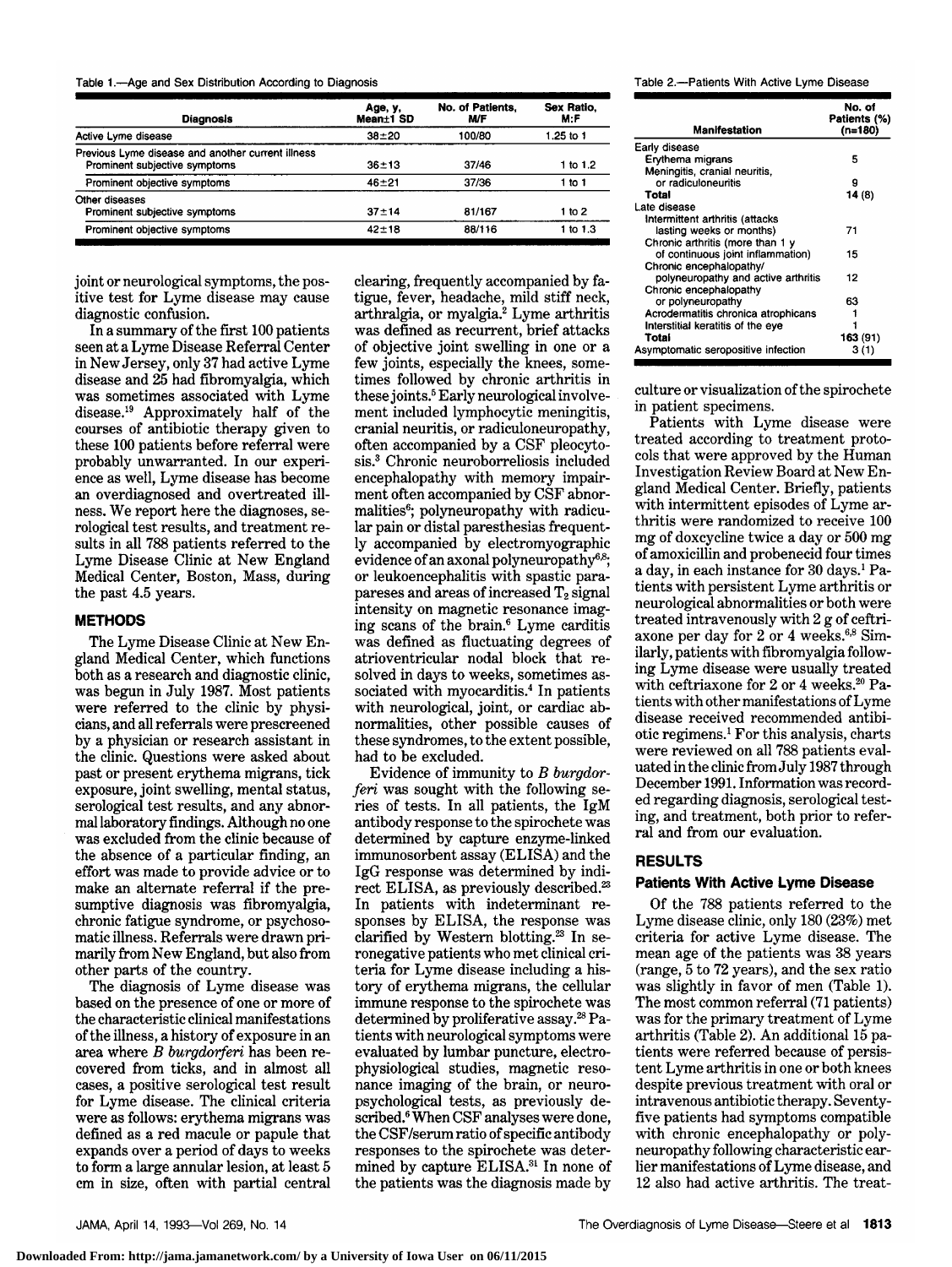ment courses of <sup>33</sup> ofthese patients have been reported previously.6·8 Of the <sup>75</sup> patients with chronic neurological abnormalities, <sup>51</sup> had an elevated CSF pro tein level, intrathecal antibody production to the spirochete, electromyographic evidence of an axonal polyneuropathy, or areas of increased  $T_2$  signal intensity on magnetic resonance imaging scan of the brain; nine did not have these abnormalities; and <sup>15</sup> declined the evaluation. Half of these patients had previously received courses of oral or intravenous antibiotic therapy for Lyme disease. One patient each was thought to have other late manifestations of Lyme disease—acrodermatitis chronica atrophicans or interstitial keratitis of the eye. Several patients were referred for the primary treatment of erythema migrans, early neurological involvement of the disorder, or asymptomatic seropositive infection.

Of the <sup>180</sup> patients with active Lyme disease, 176 (98%) had serological evidence of infection with  $B$  burgdorferi. The four seronegative patients, three of whom had positive test results indicating cellular immunity to the spirochete, had erythema migrans followed by mild arthritis, encephalopathy with an elevated CSF protein, or polyneuropathy<br>documented by electromyography. electromyography. These four patients have been described previously.28 Altogether, <sup>179</sup> of the <sup>180</sup> patients who met clinical criteria for Lyme disease had evidence of immunity to  $B$  burgdorferi.

#### Patients With Previous Lyme Disease and Another Current Illness

We thought that <sup>156</sup> (20%) of the <sup>788</sup> patients had previously had clinical man ifestations of Lyme disease and currently had symptoms of another illness. These patients had similar age and sex distributions as those with active Lyme disease (Table 1). Of the 156 patients, 84  $(54%)$  had subjective symptoms consisting primarily of musculoskeletal pain and fatigue (Table 3). Twelve of these patients had minor arthralgia or fatigue soon after antibiotic-treated erythema migrans, and these symptoms resolved within several months without further treatment. Another 49 patients developed chronic fatigue syndrome or fibromyalgia within <sup>a</sup> few weeks or months after Lyme disease. Their symptoms in cluded some combination of diffuse musculoskeletal pain, headache, paresthesias, sleep disturbance, difficulty with concentration, or chronic fatigue, sometimes accompanied by multiple symmetrical tender points on examination. A report of <sup>15</sup> of these patients who had fibromyalgia following soon after Lyme disease has been published.20 The other Table 3.—Patients With Previous Lyme Disease and Another Current Illness

| <b>Current Diagnosis</b>                             | No. of<br>Patients (%)<br>(n=156) |
|------------------------------------------------------|-----------------------------------|
| Illnesses with prominent                             |                                   |
| subjective symptoms                                  |                                   |
| Brief arthralgia or fatigue after                    |                                   |
| ervthema migrans                                     | 12                                |
| Chronic fatigue syndrome or fibro-                   |                                   |
| myalgia following soon after                         |                                   |
| Lyme disease                                         | 49                                |
| Chronic fatigue syndrome, fibro-                     |                                   |
| myalgia, headache, or depression                     |                                   |
| following 1 y or more                                |                                   |
| after Lyme disease                                   | 23                                |
| Total                                                | 84 (54)                           |
| Illnesses with prominent                             |                                   |
| objective findings                                   |                                   |
| Rheumatic diseases                                   |                                   |
| Osteoarthritis                                       | 18                                |
| Regional pain syndromes                              | 11                                |
| Chondromalacia patellae                              | 8                                 |
| Rheumatoid arthritis                                 | 3                                 |
| Gout                                                 | 3                                 |
| Other                                                | 7                                 |
| Total                                                | 50 (32)                           |
| Neurological diseases                                |                                   |
| Peripheral neuropathy,                               |                                   |
| diabetic or idiopathic                               | 4                                 |
| Cervical or lumbar                                   |                                   |
| radiculopathy                                        |                                   |
| Seizure disorder                                     | 2221                              |
| Vertigo                                              |                                   |
| Cerebellar tumor                                     | $\overline{4}$                    |
| Other                                                |                                   |
| <b>Total</b>                                         | 15 (10)                           |
| Other illnesses with prominent<br>objective findings |                                   |
| <b>Infectious diseases</b>                           |                                   |
| Acquired immunodeficiency                            |                                   |
| syndrome                                             | 1                                 |
| Viral respiratory infection                          | 1                                 |
| Cardiac disease                                      |                                   |
| Atrial fibrillation                                  | 2                                 |
| Endocrine disorder                                   |                                   |
| Hypothyroidism                                       | 1                                 |
| Gastrointestinal illness                             |                                   |
| Crohn's disease                                      | 1                                 |
| Eve disease                                          |                                   |
| Idiopathic anterior uveitis                          |                                   |
| Total                                                | 7(4)                              |

23 patients had musculoskeletal pain or fatigue, fibromyalgia, headache, or depression that began more than <sup>1</sup> year after objective manifestations of Lyme disease had resolved.

Fifty (32%) of the <sup>156</sup> patients were evaluated because they developed joint symptoms months or, in most instances, years after Lyme disease. The most com mon picture was that of an elderly patient who had degenerative arthritis in the finger joints, lower spine, hips, or knees. Most of the other patients with rheumatic symptoms had noninflammatory regional pain syndromes, such as subacromial bursitis or chondromalacia patellae. In most cases, the joints with degenerative changes were not those affected by attacks of Lyme arthritis, but in some patients, previous Lyme arthritis may have been <sup>a</sup> factor in the development of chondromalacia patellae or degenerative arthritis of the knees. A few patients had other types of in flammatory arthritis after Lyme disease, such as rheumatoid arthritis or gout.

Fifteen additional patients were eval-

Table 4.—Patients With Other Diseases

| Diagnosis                                        | No. of<br>Patients (%)<br>$(n=452)$ |
|--------------------------------------------------|-------------------------------------|
|                                                  |                                     |
| Illnesses with prominent                         |                                     |
| subjective symptoms                              |                                     |
| Chronic fatigue syndrome                         | 142                                 |
| Fibromyalgia<br>Subjective neurological symptoms | 84<br>25                            |
| Total                                            | 251 (56)                            |
| Illnesses with prominent                         |                                     |
| objective findings                               |                                     |
| Rheumatic diseases                               |                                     |
| Rheumatoid arthritis                             | 28                                  |
| Osteoarthritis                                   | 20                                  |
| Spondyloarthropathy                              | 13                                  |
| Inflammatory monoarthritis,                      |                                     |
| undifferentiated                                 | 15                                  |
| Other                                            | 47                                  |
| Regional pain syndromes                          | 18                                  |
| Hypermobile joints                               | 2                                   |
| Total                                            | 143 (32)                            |
| Neurological diseases                            |                                     |
| Multiple sclerosis                               | 7                                   |
| Demyelinating disease                            | 6                                   |
| Amyotrophic lateral sclerosis                    | 3                                   |
| Peripheral neuropathies or                       |                                     |
| radiculoneuropathies                             | 17                                  |
| Other                                            | 8                                   |
| Total                                            | 41 (9)                              |
| Other illnesses with prominent                   |                                     |
| objective findings                               |                                     |
| Dermatologic diseases                            |                                     |
| Chronic urticaria                                | з                                   |
| Other                                            | 4                                   |
| Infectious diseases                              |                                     |
| Viral exanthem                                   | 4                                   |
| Other                                            | 2                                   |
| Eve diseases                                     |                                     |
| Chronic uveitis                                  | 1                                   |
| Other                                            | 2                                   |
| Cardiac disease                                  |                                     |
| Viral myocarditis                                |                                     |
| Total                                            | 17(3)                               |

uated for neurological symptoms that developed <sup>1</sup> year or more after Lyme disease. For the most part, these pa tients had illnesses of unknown cause, such as <sup>a</sup> seizure disorder or vertigo, but neurological test results for Lyme disease were negative. In one patient, detailed neurological evaluation led to the diagnosis of a cerebellar tumor rather than neuroborreliosis. The remaining patients had disorders affecting other systems. Of the 156 patients with previous Lyme disease and another current illness, <sup>134</sup> (86%) had <sup>a</sup> positive antibody response to  $B$  burgdorferi in our laboratory at the time of our evaluation; the remaining <sup>22</sup> had <sup>a</sup> history of erythema migrans.

## Patients With Another Illness

We thought that <sup>452</sup> (57%) of the <sup>788</sup> patients had another illness rather than Lyme disease. They had had symptoms for <sup>a</sup> mean duration of <sup>3</sup> years (range, <sup>1</sup> month to <sup>22</sup> years) at the time of our evaluation. More than half of these pa tients had chronic illnesses with prom inent subjective symptoms, such as chronic fatigue syndrome or fibromyalgia (Table 4). The sex ratio among these patients was <sup>2</sup> to <sup>1</sup> in favor of women, but the age distribution was similar to that in patients with past or current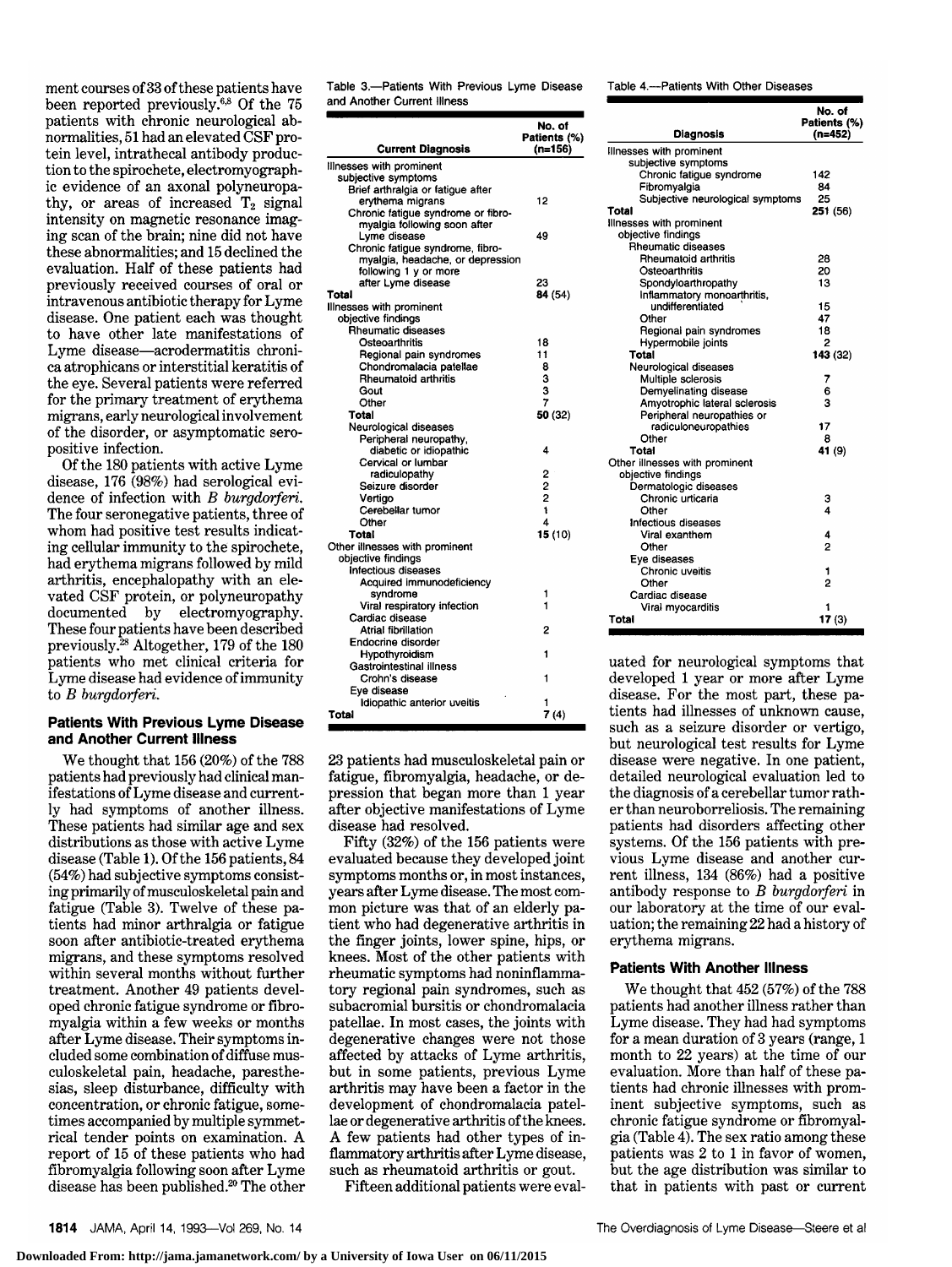Lyme disease (Table 1). Although psychiatric disorders such as anxiety, depression, or somatization clearly played <sup>a</sup> role in the illness of some of these patients, we did not attempt to make psychiatric diagnoses.Approximately 30% ofthe patients had other rheumatic diseases, including rheumatoid arthritis or osteoarthritis, or regional pain syndromes. The remaining patients had neurological diseases, such as multiple sclerosis, or disorders affecting other systems, such as chronic urticaria or chronic uveitis.

Most of the 452 patients had had multiple serological tests for Lyme disease done in multiple laboratories. Of the 452 patients, 203 (45%) had previously had at least one positive result in another laboratory, often in a borderline-positive range. In our laboratory, none of these patients was seropositive.

### Results of Retreatment in Previously Treated Patients

Prior to referral, 409 of the 788 patients had received recommended treatment courses of oral or intravenous an tibiotic therapy for Lyme disease, and some had been retreated multiple times. Of the 409 patients, <sup>31</sup> (8%) had chronic encephalopathy or polyneuropathy of Lyme disease, and <sup>25</sup> of these patients had improvement or resolution of their symptoms within <sup>2</sup> to <sup>6</sup> months after retreatment with <sup>2</sup> g of ceftriaxone per day for 14 or 30 days. Another 42 patients (10%) had chronic fatigue syn drome or fibromyalgia following soon after Lyme disease. Of the <sup>22</sup> patients with these syndromes whom we retreated, only one, whose only symptom was fatigue, improved after ceftriaxone therapy and did not relapse. Fourteen patients (3%) had chronic Lyme arthritis of one or both knees. Of the eight patients in this category whom we retreat ed, none responded. The remaining 322 patients (79%) had another illness, and we did not recommend further antibiotic therapy for these patients.

# COMMENT

The greatest diagnostic problem dem onstrated in this study was distinguishing Lyme arthritis, encephalopathy, or polyneuropathy from chronic fatigue syn drome or fibromyalgia. The most common picture in Lyme arthritis is marked swelling of one or both knees. Lyme en cephalopathy and polyneuropathy, which probably result from direct infection of the nervous system with  $B$  burgdorferi, are usually associated with subtle mem ory deficit, localized radicular pain, or distal paresthesias.<sup>6-9</sup> These symptoms, which are often accompanied by CSF or electromyographic abnormalities, im prove gradually over <sup>a</sup> period of months

following intravenous antibiotic therapy.6

In contrast, chronic fatigue syndrome or fibromyalgia, which may be variants of the same disorder, tend to produce more generalized and disabling symptoms. They include marked fatigue, severe headache, widespread musculoskeletal pain, multiple symmetric tender points in characteristic locations, pain and stiffness in many joints, diffuse dysesthesias, difficulty with concentration, and sleep disturbance.<sup>32-35</sup> These patients lack evidence of joint inflammation; they have normal neurological test results<sup>36</sup> they usually have <sup>a</sup> greater degree of anxiety and depression<sup>37,38</sup>; and their illness is not cured by antibiotic therapy. We did not find age, sex, or duration of symptoms to be of help in distinguishing neuroborreliosis from fibromyalgia, but the presence of tender points on examination and lack of response to antibiotic therapy were important clues in diagnosing fibromyalgia.

The problems in distinguishing neuroborreliosis from fibromyalgia are com pounded by the fact that some patients develop fibromyalgia in association with or soon after Lyme disease, suggesting that  $B$  burgdorferi is one of the infectious agents that may trigger this chronic pain syndrome. When the syndrome develops years after Lyme disease, we suspect that it is due to the chance occurrence oftwo diseases. In many ways, the development of fibromyalgia as <sup>a</sup> consequence of infection with  $B$  burgdorferi is now the worst complication of this disorder since, in our experience, the pain syndrome does not respond to antibiotic therapy.<sup>20</sup> Although some patients with fibromyalgia noted improvement while on antibiotic therapy, they invariably relapsed within several months after treatment was stopped. We suspect that such improvement may be due to the potential placebo effect of therapy. Regardless of whether Lyme disease is the triggering cause, the safest and most effective approach to the treatment of fibromyalgia includes lowdose tricyclic medications, analgesic agents, an exercise program, and stress reduction techniques.39,40

The remaining patients who had illnesses other than active Lyme disease usually had other rheumatic or neurological diseases for which specific diagnostic tests are lacking. Several com mon problems were distinguishing degenerative arthritis or regional pain syndromes from Lyme arthritis. Determining the correct diagnosis was more problematic in patients who had neurological syndromes after Lyme disease, such as vertigo, seizure disorder, or idiopathic peripheral neuropathy. Although we sometimes decided to treat

these patients with antibiotic therapy, their symptoms did not improve.

The limitations of laboratory testing in Lyme disease include the insensitivity of culture methods, the inability of serological tests to distinguish active from inactive infection, and the marked interlaboratory and intralaboratory variability in test results.<sup>24,25</sup> Of the  $452$  patients referred here with presumptive Lyme disease in whom we diagnosed another illness, 45% had had a positive serological test result for  $B$  burgdorferi in another laboratory, but were seronegative in our laboratory. Discrepant serological results, particularly if only one test result is positive, must be in terpreted with caution. Physicians should also be aware that more and more of the population in endemic areas are becoming seropositive due to past or asymptomatic infection with  $B \, burgdor$ feri. A positive serological test result in these patients is often interpreted as evidence of active Lyme disease rather than as seropositivity due to past infec tion. If these patients develop another illness, which was the case in 20% of the patients referred to the clinic, it may be attributed incorrectly to Lyme disease. In the future, tests that detect antigen, such as the the polymerase chain reaction, may help to distinguish active from inactive infection; these tests are currently being researched.

Patients were usually referred to the clinic because of persistent or recurrent symptoms following standard antibiotic regimens for Lyme disease.1·12·13 Although persistent or recurrent symptoms in Lyme disease may result from incomplete eradication of spirochetes, only the current patients with Lyme encephalopathy or polyneuropathy responded to retreatment with intravenous antibiotic therapy, and they accounted for <sup>a</sup> small percentage of the patients referred to the clinic. Another small percentage of the current patients seemed to have im mune-mediated chronic arthritis or a parainfectious fibromyalgia syndrome triggered by infection with  $B$  burgdorferi, but they did not respond to additional antibiotic therapy.

The most important point of this report is that misdiagnosis, either by the physician or the patient, was by far the most common reason for the apparent lack of response to antibiotic treatment. Before retreating <sup>a</sup> patient with persis tent or recurrent symptoms who is thought to have Lyme disease, the physician should first reconsider whether the diagnosis is correct.

This study was supported in part by grant AR-20358 from the US Public Health Service and by the Eshe Fund, New York, NY.